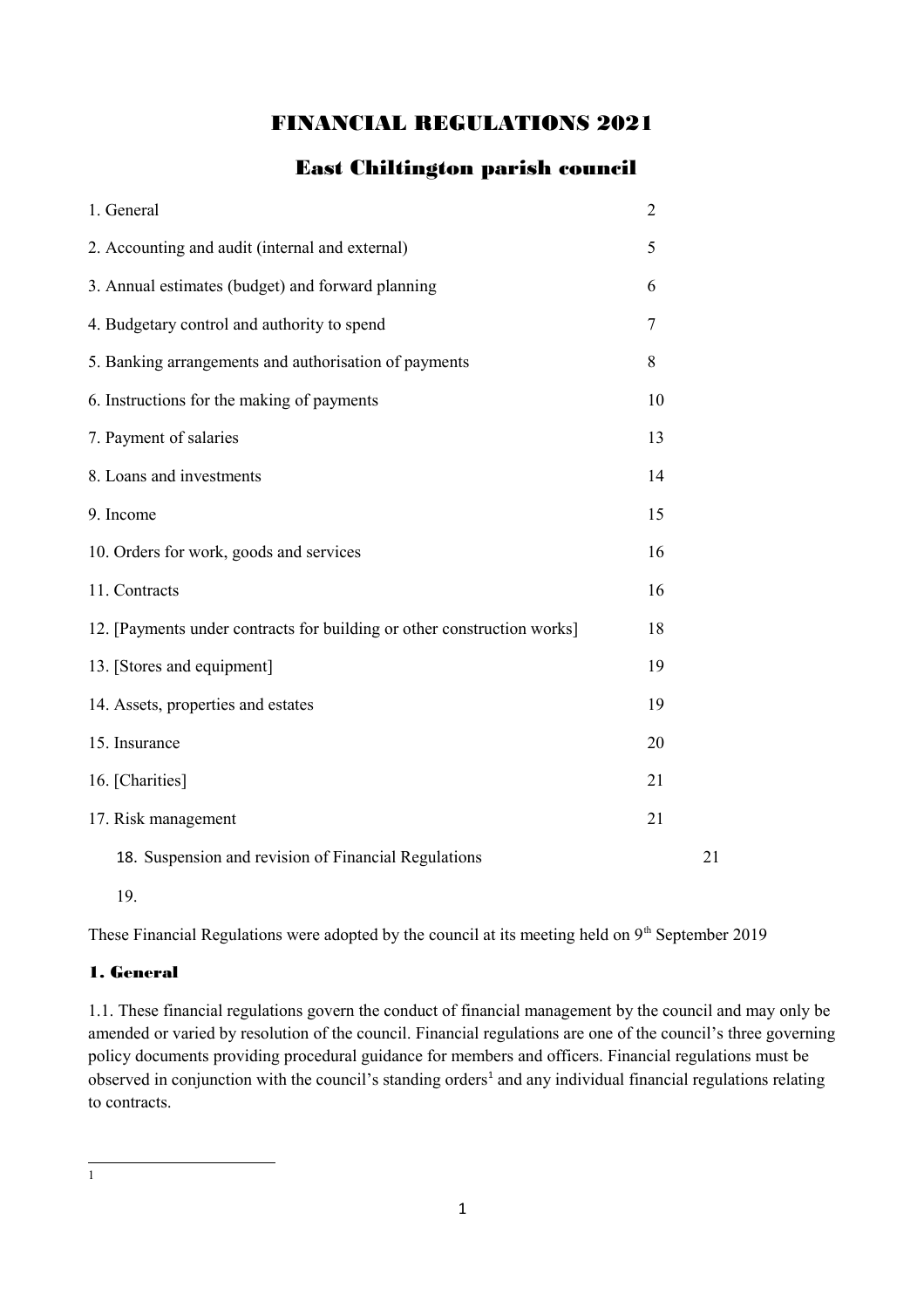1.2. The council is responsible in law for ensuring that its financial management is adequate and effective and that the council has a sound system of internal control which facilitates the effective exercise of the council's functions, including arrangements for the management of risk.

1.3. The council's accounting control systems must include measures:

- for the timely production of accounts;
- that provide for the safe and efficient safeguarding of public money;
- to prevent and detect inaccuracy and fraud; and
- identifying the duties of officers.

1.4. These financial regulations demonstrate how the council meets these responsibilities and requirements.

1.5. At least once a year, prior to approving the Annual Governance Statement, the council must review the effectiveness of its system of internal control which shall be in accordance with proper practices.

1.6. Deliberate or wilful breach of these Regulations by an employee may give rise to disciplinary proceedings.

1.7. Members of council are expected to follow the instructions within these Regulations and not to entice employees to breach them. Failure to follow instructions within these Regulations brings the office of councillor into disrepute.

1.8. The Responsible Financial Officer (RFO) holds a statutory office to be appointed by the council. The Clerk has been appointed as RFO for this council and these regulations will apply accordingly.

1.9. The RFO;

- acts under the policy direction of the council;
- administers the council's financial affairs in accordance with all Acts, Regulations and proper practices;
- determines on behalf of the council its accounting records and accounting control systems;
- ensures the accounting control systems are observed;
- maintains the accounting records of the council up to date in accordance with proper practices;
- assists the council to secure economy, efficiency and effectiveness in the use of its resources; and
- produces financial management information as required by the council.

1.10. The accounting records determined by the RFO shall be sufficient to show and explain the council's transactions and to enable the RFO to ensure that any income and expenditure account and statement of balances, or record of receipts and payments and additional information, as the case may be, or management information prepared for the council from time to time comply with the Accounts and Audit Regulations.

1.11. The accounting records determined by the RFO shall in particular contain: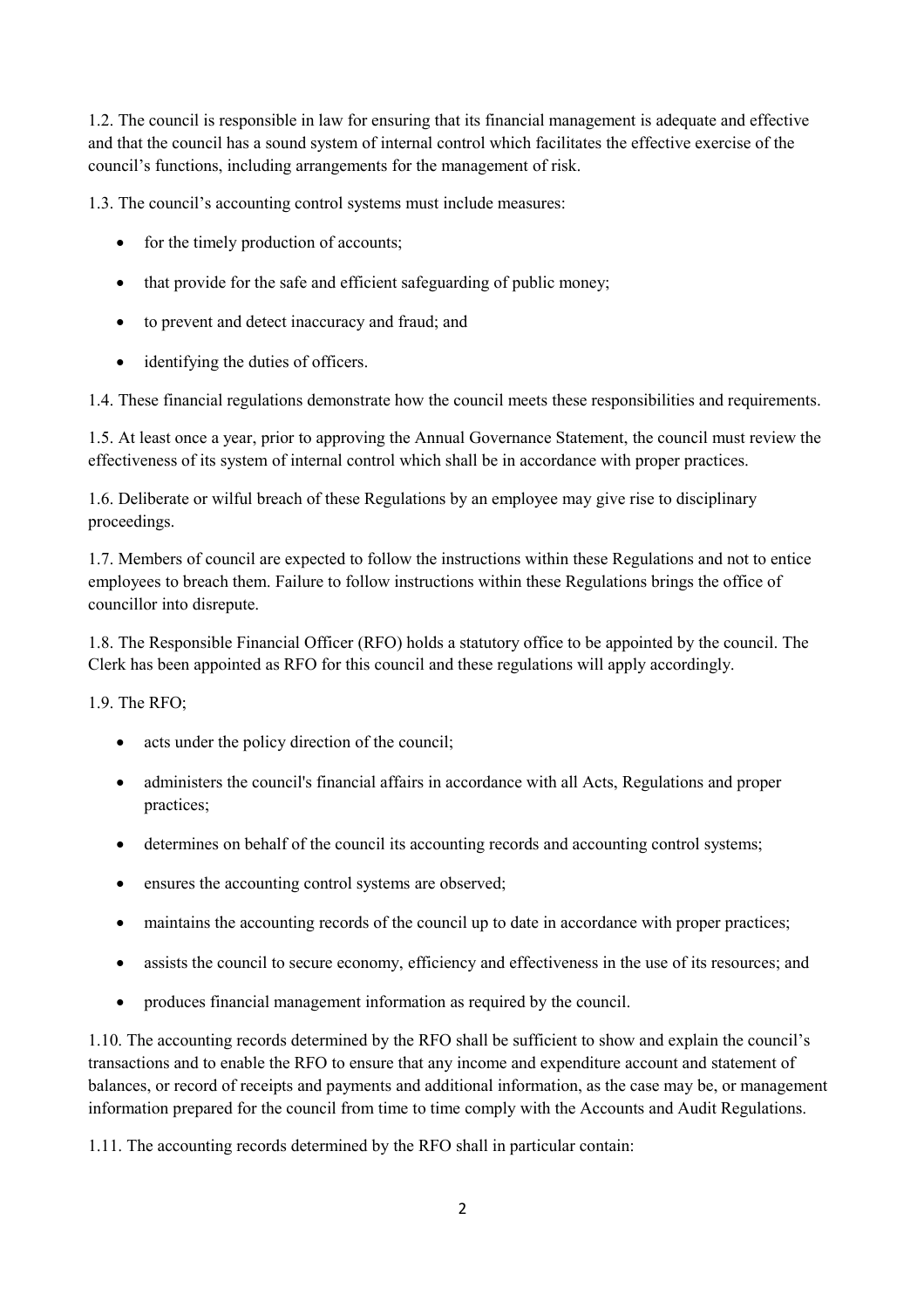- entries from day to day of all sums of money received and expended by the council and the matters to which the income and expenditure or receipts and payments account relate;
- a record of the assets and liabilities of the council; and
- wherever relevant, a record of the council's income and expenditure in relation to claims made, or to be made, for any contribution, grant or subsidy.

1.12. The accounting control systems determined by the RFO shall include:

- procedures to ensure that the financial transactions of the council are recorded as soon as reasonably practicable and as accurately and reasonably as possible;
- procedures to enable the prevention and detection of inaccuracies and fraud and the ability to reconstruct any lost records;
- identification of the duties of officers dealing with financial transactions and division of responsibilities of those officers in relation to significant transactions;
- procedures to ensure that uncollectable amounts, including any bad debts are not submitted to the council for approval to be written off except with the approval of the RFO and that the approvals are shown in the accounting records; and
- measures to ensure that risk is properly managed.

1.13. The council is not empowered by these Regulations or otherwise to delegate certain specified decisions. In particular any decision regarding:

- setting the final budget or the precept (council tax requirement);
- approving accounting statements;
- approving an annual governance statement;
- borrowing;
- writing off bad debts;
- declaring eligibility for the General Power of Competence; and
- addressing recommendations in any report from the internal or external auditors, shall be a matter for the full council only.

1.14. In addition, the council must:

- determine and keep under regular review the bank mandate for all council bank accounts;
- approve any grant or a single commitment in excess of  $£500$ ; and
- in respect of the annual salary for any employee have regard to recommendations about annual salaries of employees made by the relevant committee in accordance with its terms of reference.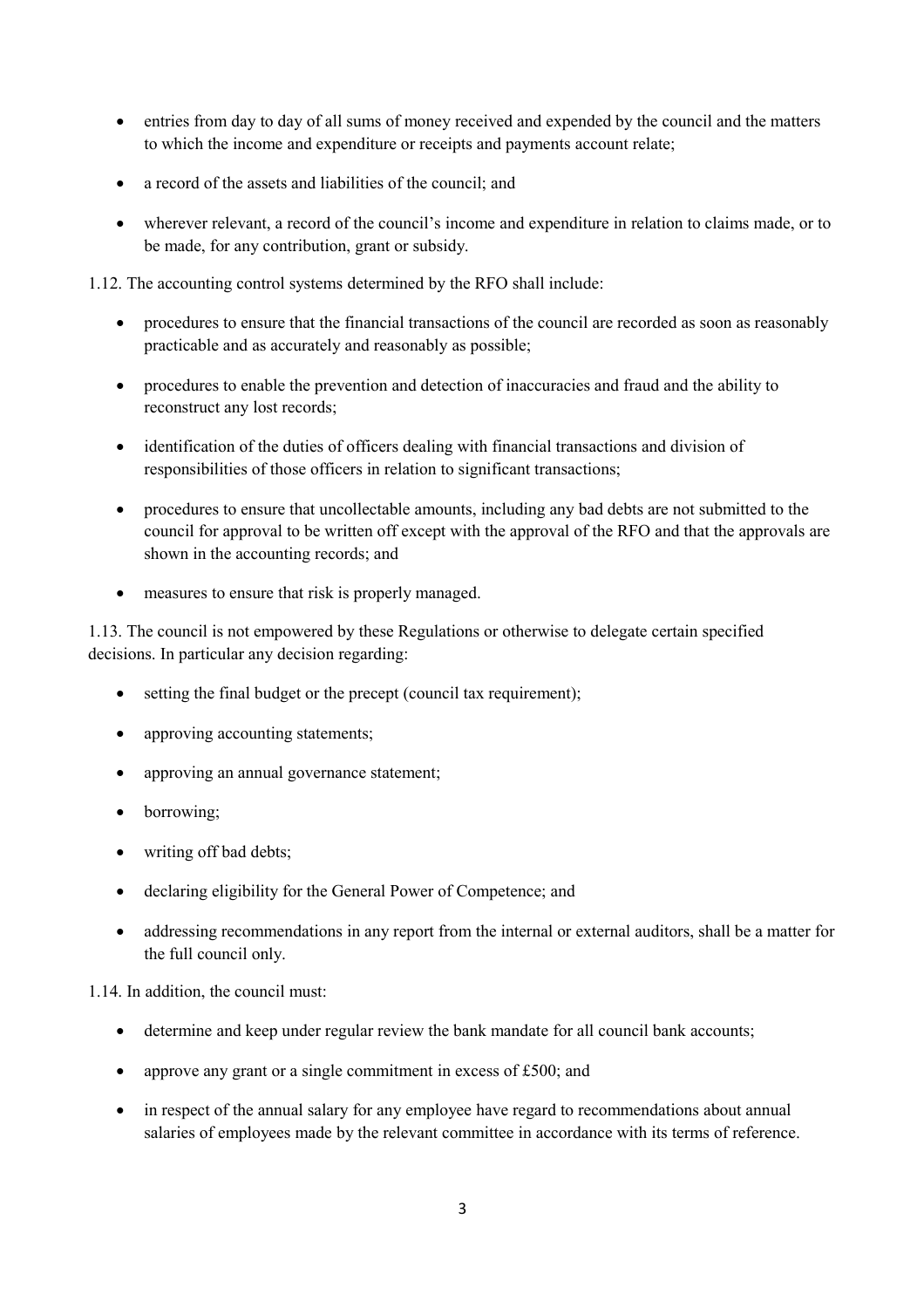1.15. In these financial regulations, references to the Accounts and Audit Regulations or 'the regulations' shall mean the regulations issued under the provisions of section 27 of the Audit Commission Act 1998, or any superseding legislation, and then in force unless otherwise specified.

In these financial regulations the term 'proper practice' or 'proper practices' shall refer to guidance issued in *Governance and Accountability for Local Councils - a Practitioners' Guide (England)* issued by the Joint Practitioners Advisory Group (JPAG), available from the websites of NALC and the Society for Local Council Clerks (SLCC).

## 2. Accounting and audit (internal and external)

2.1. All accounting procedures and financial records of the council shall be determined by the RFO in accordance with the Accounts and Audit Regulations, appropriate guidance and proper practices.

2.2. On a regular basis, at least once in each quarter, and at each financial year end, a member other than the Chairman [or a cheque signatory] shall be appointed to verify bank reconciliations (for all accounts) produced by the RFO. The member shall sign the reconciliations and the original bank statements (or similar document) as evidence of verification. This activity shall on conclusion be reported, including any exceptions, to and noted by the council.

2.3. The RFO shall complete the annual statement of accounts, annual report, and any related documents of the council contained in the Annual Return (as specified in proper practices) as soon as practicable after the end of the financial year and having certified the accounts shall submit them and report thereon to the council within the timescales set by the Accounts and Audit Regulations.

2.4. The council shall ensure that there is an adequate and effective system of internal audit of its accounting records, and of its system of internal control in accordance with proper practices. Any officer or member of the council shall make available such documents and records as appear to the council to be necessary for the purpose of the audit and shall, as directed by the council, supply the RFO, internal auditor, or external auditor with such information and explanation as the council considers necessary for that purpose.

2.5. The internal auditor shall be appointed by and shall carry out the work in relation to internal controls required by the council in accordance with proper practices.

2.6. The internal auditor shall:

- be competent and independent of the financial operations of the council;
- report to council in writing, or in person, on a regular basis with a minimum of one annual written report during each financial year;
- to demonstrate competence, objectivity and independence, be free from any actual or perceived conflicts of interest, including those arising from family relationships; and
- has no involvement in the financial decision making, management or control of the council

2.7. Internal or external auditors may not under any circumstances:

- perform any operational duties for the council;
- initiate or approve accounting transactions; or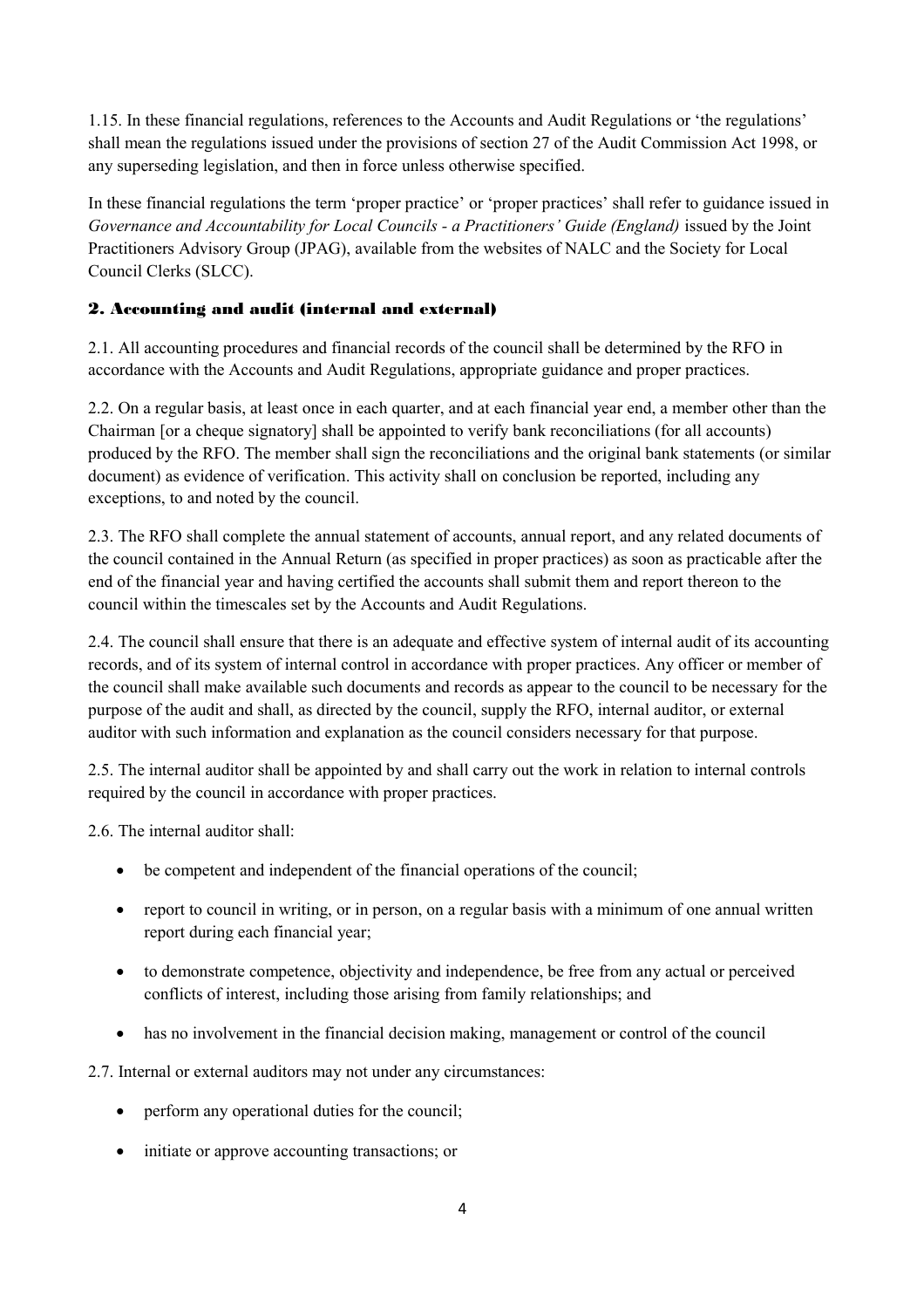direct the activities of any council employee, except to the extent that such employees have been appropriately assigned to assist the internal auditor.

2.8. For the avoidance of doubt, in relation to internal audit the terms 'independent' and 'independence' shall have the same meaning as is described in proper practices.

2.9. The RFO shall make arrangements for the exercise of electors' rights in relation to the accounts including the opportunity to inspect the accounts, books, and vouchers and display or publish any notices and statements of account required by Audit Commission Act 1998, or any superseding legislation, and the Accounts and Audit Regulations.

2.10. The RFO shall, without undue delay, bring to the attention of all councillors any correspondence or report from internal or external auditors.

### 3. Annual estimates (budget) and forward planning

[3.1. Each committee (if any) shall review its three-year forecast of revenue and capital receipts and payments. Having regard to the forecast, it shall thereafter formulate and submit proposals for the following financial year to the council not later than the end of September each year including any proposals for revising the forecast.

3.2. The RFO must each year, by no later than November, prepare detailed estimates of all receipts and payments including the use of reserves and all sources of funding for the following financial year in the form of a budget to be considered by the council.

3.3. The council shall consider annual budget proposals in relation to the council's three year forecast of revenue and capital receipts and payments including recommendations for the use of reserves and sources of funding and update the forecast accordingly.

3.4. The council shall fix the precept (council tax requirement), and relevant basic amount of council tax to be levied for the ensuing financial year not later than by the end of January each year. The RFO shall issue the precept to the billing authority and shall supply each member with a copy of the approved annual budget.

3.5. The approved annual budget shall form the basis of financial control for the ensuing year.

#### 4. Budgetary control and authority to spend

4.1. Expenditure on revenue items may be authorised up to the amounts included for that class of expenditure in the approved budget. This authority is to be determined by: the council for all items over  $£50$ 

- a duly delegated committee of the council for items over £50; or
- the Clerk, in conjunction with Chairman of Council for any items below £50.

Such authority is to be evidenced by a minute or by an authorisation slip duly signed by the Clerk, and where necessary also by the appropriate Chairman.

Contracts may not be disaggregated to avoid controls imposed by these regulations.

4.2. No expenditure may be authorised that will exceed the amount provided in the revenue budget for that class of expenditure other than by resolution of the council, or duly delegated committee. During the budget year and with the approval of council having considered fully the implications for public services, unspent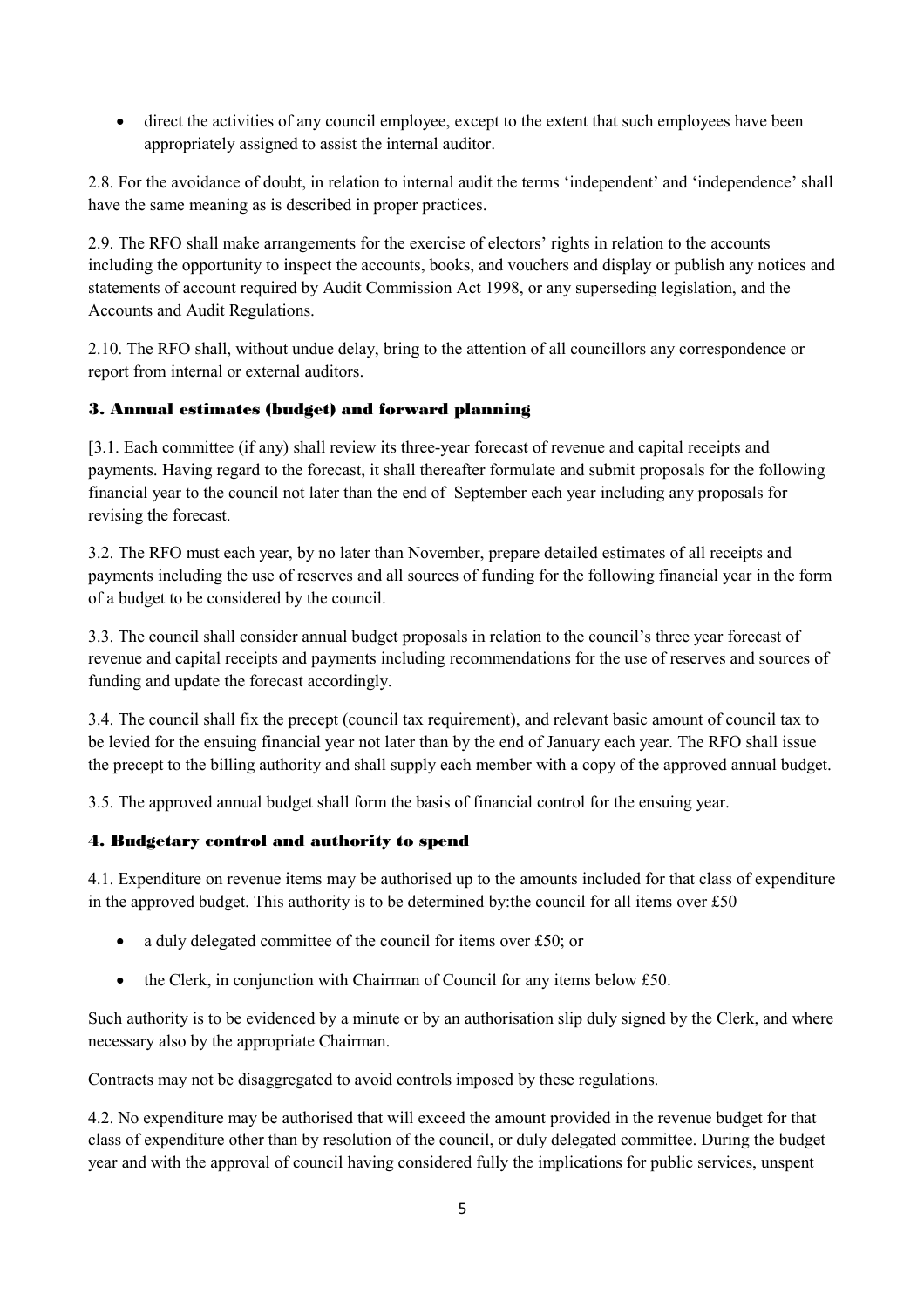and available amounts may be moved to other budget headings or to an earmarked reserve as appropriate ('virement').

4.3. Unspent provisions in the revenue or capital budgets for completed projects shall not be carried forward to a subsequent year.

4.4. The salary budgets are to be reviewed at least annually in July for the following financial year and such review shall be evidenced by a hard copy schedule signed by the Clerk and the Chairman of Council or relevant committee. The RFO will inform committees of any changes impacting on their budget requirement for the coming year in good time.

4.5. In cases of extreme risk to the delivery of council services, the clerk may authorise revenue expenditure on behalf of the council which in the clerk's judgement it is necessary to carry out. Such expenditure includes repair, replacement or other work, whether or not there is any budgetary provision for the expenditure, subject to a limit of £500. The Clerk shall report such action to the chairman as soon as possible and to the council as soon as practicable thereafter.

4.6. No expenditure shall be authorised in relation to any capital project and no contract entered into or tender accepted involving capital expenditure unless the council is satisfied that the necessary funds are available and the requisite borrowing approval has been obtained.

4.7. All capital works shall be administered in accordance with the council's standing orders and financial regulations relating to contracts.

4.8. The RFO shall regularly provide the council with a statement of receipts and payments to date under each head of the budgets, comparing actual expenditure to the appropriate date against that planned as shown in the budget. These statements are to be prepared at least at the end of each financial quarter and shall show explanations of material variances. For this purpose "material" shall be in excess of 15% of the budget.

4.9. Changes in earmarked reserves shall be approved by council as part of the budgetary control process.

### 5. Banking arrangements and authorisation of payments

5.1. The council's banking arrangements, including the bank mandate, shall be made by the RFO and approved by the council; banking arrangements may not be delegated to a committee. They shall be regularly reviewed for safety and efficiency. [The council may seek credit references in respect of members or employees who act as signatories.]

5.2. The RFO shall prepare a schedule of payments requiring authorisation, forming part of the Agenda for the Meeting and, together with the relevant invoices, present the schedule to council. The council shall review the schedule for compliance and, having satisfied itself shall authorise payment by a resolution of the council. The approved schedule shall be ruled off and initialled by the Chairman of the Meeting. A detailed list of all payments shall be disclosed within or as an attachment to the minutes of the meeting at which payment was authorised. Personal payments (including salaries, wages, expenses and any payment made in relation to the termination of a contract of employment) may be summarised to remove public access to any personal information.

5.3. All invoices for payment shall be examined, verified and certified by the RFO to confirm that the work, goods or services to which each invoice relates has been received, carried out, examined and represents expenditure previously approved by the council.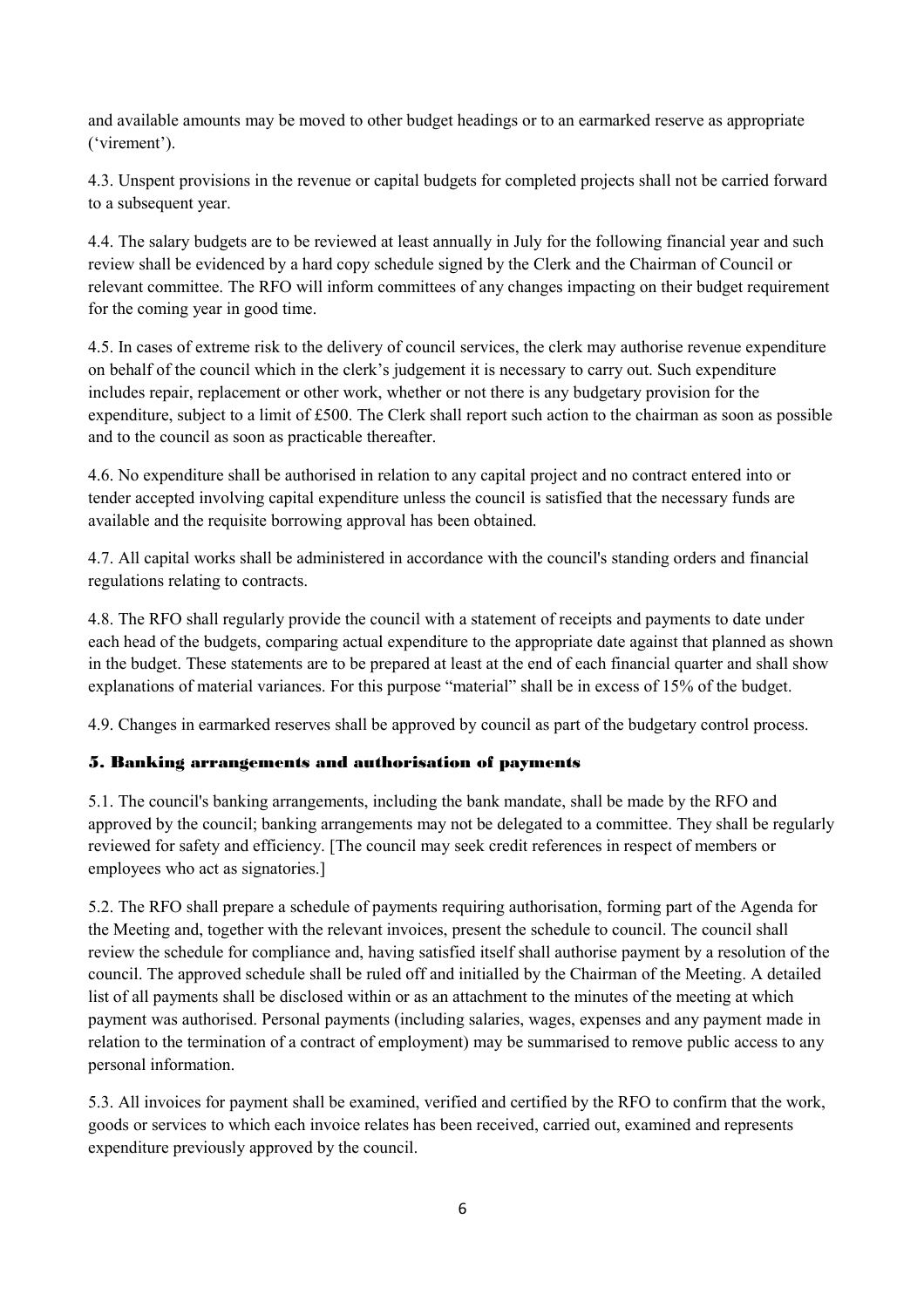5.4. The RFO shall examine invoices for arithmetical accuracy and analyse them to the appropriate expenditure heading. The RFO shall take all steps to pay all invoices submitted, and which are in order, at the next available council meeting.

5.5. The Clerk/ RFO shall have delegated authority to authorise the payment of items only in the following circumstances:

a) If a payment is necessary to avoid a charge to interest under the Late Payment of Commercial Debts (Interest) Act 1998, and the due date for payment is before the next scheduled Meeting of council, where the Clerk / RFO certify that there is no dispute or other reason to delay payment, provided that a list of such payments shall be submitted to the next appropriate meeting of council

b) An expenditure item authorised under 5.6 below (continuing contracts and obligations) provided that a list of such payments shall be submitted to the next appropriate meeting of council or

c) fund transfers within the councils banking arrangements up to the sum of  $\text{\pounds}1000$ , provided that a list of such payments shall be submitted to the next appropriate meeting of council.

5.6. For each financial year the Clerk/ RFO shall draw up a list of due payments which arise on a regular basis as the result of a continuing contract, statutory duty, or obligation (such as but not exclusively) Salaries, PAYE and NI, Superannuation Fund and regular maintenance contracts and the like for which council may authorise payment for the year provided that the requirements of regulation 4.1 (Budgetary Controls) are adhered to, provided also that a list of such payments shall be submitted to the next appropriate meeting of council.

5.7. A record of regular payments made under 5.6 above shall be drawn up and be signed by two members on each and every occasion when payment is authorised - thus controlling the risk of duplicated payments being authorised and / or made.

5.8. In respect of grants a duly authorised committee shall approve expenditure within any limits set by council and in accordance with any policy statement approved by council. Any Revenue or Capital Grant in excess of £500 shall before payment, be subject to ratification by resolution of the council.

5.9. Members are subject to the Code of Conduct that has been adopted by the council and shall comply with the Code and Standing Orders when a decision to authorise or instruct payment is made in respect of a matter in which they have a disclosable pecuniary or other interest, unless a dispensation has been granted.

5.10. The council will aim to rotate the duties of members in these Regulations so that onerous duties are shared out as evenly as possible over time.

5.11. Any changes in the recorded details of suppliers, such as bank account records, shall be approved in writing by a Member.

#### 6. Instructions for the making of payments

6.1. The council will make safe and efficient arrangements for the making of its payments.

6.2. Following authorisation under Financial Regulation 5 above, the council, a duly delegated committee or, if so delegated, the Clerk /RFO shall give instruction that a payment shall be made.

6.3. All payments shall be affected by cheque or other instructions to the council's bankers, or otherwise, in accordance with a resolution of council.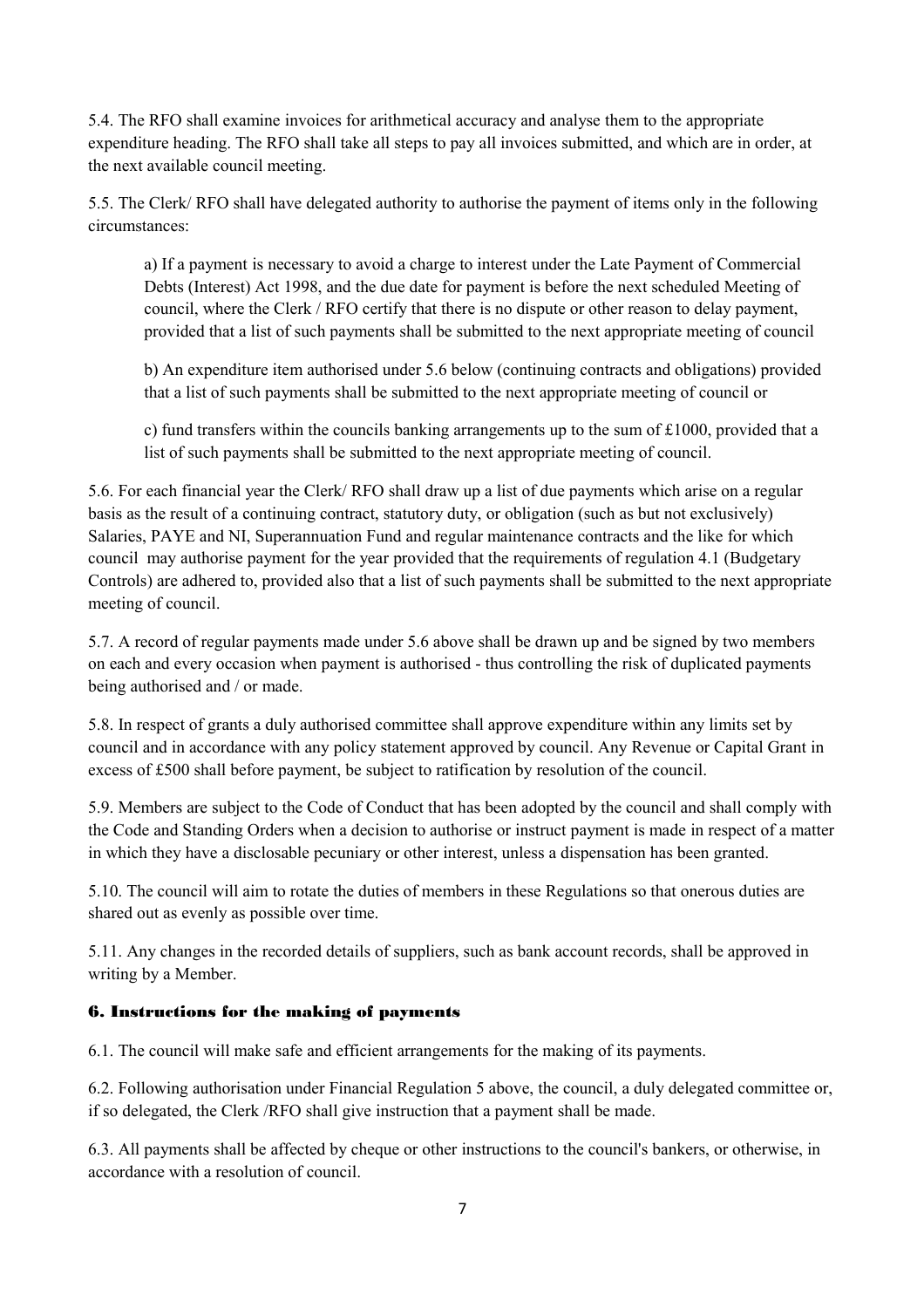6.4. Cheques or orders for payment drawn on the bank account in accordance with the schedule as presented to council or committee shall be signed by two members of council in accordance with a resolution instructing that payment. A member who is a bank signatory, having a connection by virtue of family or business relationships with the beneficiary of a payment, should not, under normal circumstances, be a signatory to the payment in question.

6.5. To indicate agreement of the details shown on the cheque or order for payment with the counterfoil and the invoice or similar documentation, the signatories shall each also initial the cheque counterfoil.

6.6. Cheques or orders for payment shall not normally be presented for signature other than at a council or committee meeting (including immediately before or after such a meeting). Any signatures obtained away from such meetings shall be reported to the council at the next convenient meeting.

6.7. If thought appropriate by the council, payment for utility supplies (energy, telephone and water) and any National Non-Domestic Rates may be made by variable direct debit provided that the instructions are signed by two members and any payments are reported to council as made. The approval of the use of a variable direct debit shall be renewed by resolution of the council at least every two years.

6.8. If thought appropriate by the council, payment for certain items (principally salaries) may be made by banker's standing order provided that the instructions are signed, or otherwise evidenced by two members are retained and any payments are reported to council as made. The approval of the use of a banker's standing order shall be renewed by resolution of the council at least every two years.

6.9. If thought appropriate by the council, payment for certain items may be made by BACS or CHAPS methods provided that the instructions for each payment are signed, or otherwise evidenced, by two authorised bank signatories, are retained and any payments are reported to council as made. The approval of the use of BACS or CHAPS shall be renewed by resolution of the council at least every two years.

6.10. If thought appropriate by the council payment for certain items may be made by internet banking transfer provided evidence is retained showing which members approved the payment.

6.11. Where a computer requires use of a personal identification number (PIN) or other password(s), for access to the council's records on that computer, a note shall be made of the PIN and Passwords and shall be handed to and retained by the Chairman of Council in a sealed dated envelope. This envelope may not be opened other than in the presence of two other councillors. After the envelope has been opened, in any circumstances, the PIN and / or passwords shall be changed as soon as practicable. The fact that the sealed envelope has been opened, in whatever circumstances, shall be reported to all members immediately and formally to the next available meeting of the council. This will not be required for a member's personal computer used only for remote authorisation of bank payments.

6.12. No employee or councillor shall disclose any PIN or password, relevant to the working of the council or its bank accounts, to any person not authorised in writing by the council or a duly delegated committee.

6.13. Regular back-up copies of the records on any computer shall be made and shall be stored securely away from the computer in question, and preferably off site.

6.14. The council, and any members using computers for the council's financial business, shall ensure that anti-virus, anti-spyware and firewall software with automatic updates, together with a high level of security, is used.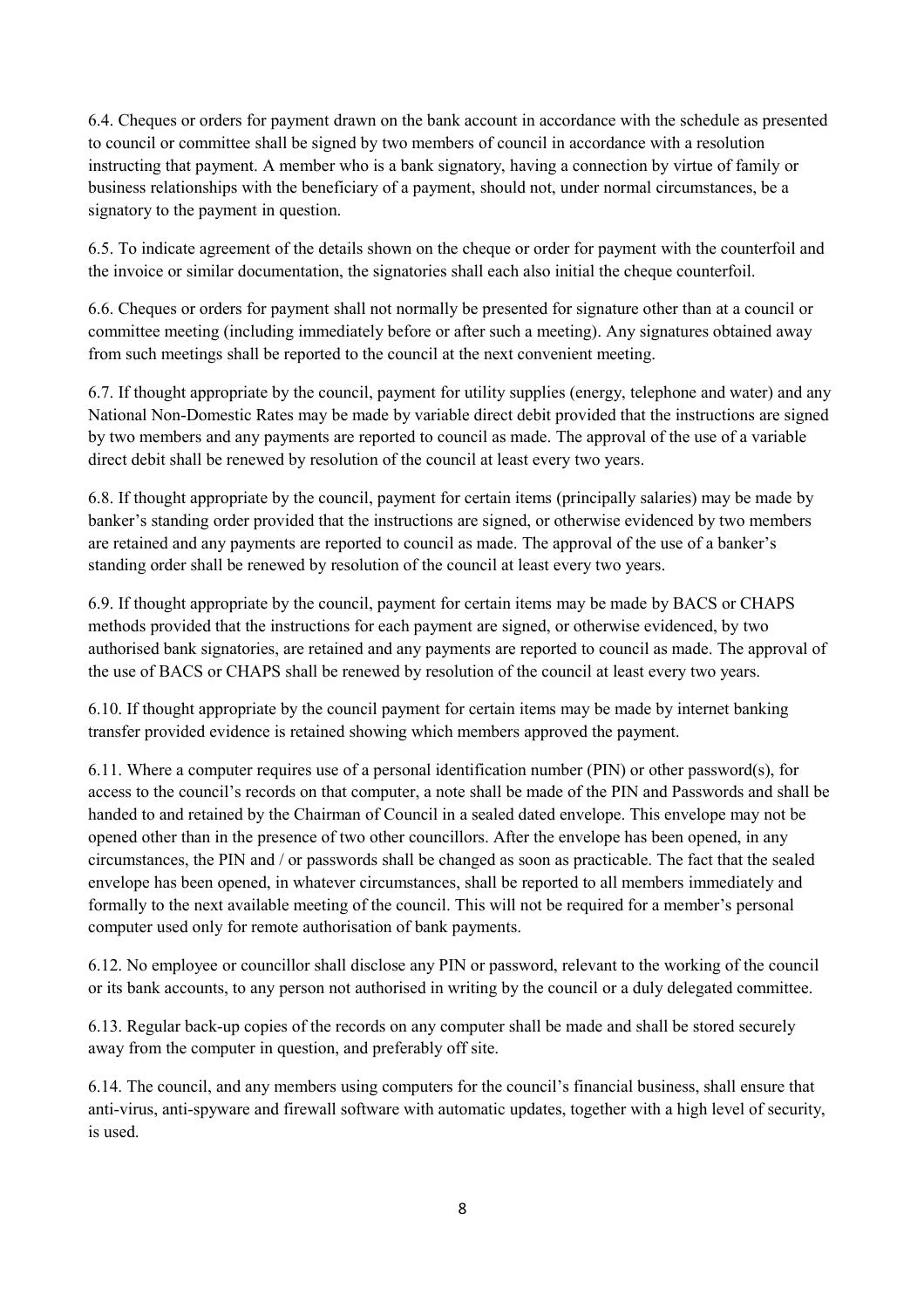6.15. Where internet banking arrangements are made with any bank, the Clerk /RFO shall be appointed as the Service Administrator. The bank mandate approved by the council shall identify a number of councillors who will be authorised to approve transactions on those accounts. The bank mandate will state clearly the amounts of payments that can be instructed by the use of the Service Administrator alone, or by the Service Administrator with a stated number of approvals.

6.16. Access to any internet banking accounts will be directly to the access page (which may be saved under "favourites"), and not through a search engine or e-mail link. Remembered or saved passwords facilities must not be used on any computer used for council banking work. Breach of this Regulation will be treated as a very serious matter under these regulations.

6.17. Changes to account details for suppliers, which are used for internet banking may only be changed on written hard copy notification by the supplier and supported by hard copy authority for change signed by two of:the Clerk/ RFO/ members. A programme of regular checks of standing data with suppliers will be followed.

6.18. Any Debit Card issued for use will be specifically restricted to the Clerk / RFO and will also be restricted to a single transaction maximum value of £50 unless authorised by council in writing before any order is placed.

6.19. A pre-paid debit card may be issued to employees with varying limits. These limits will be set by the council. Transactions and purchases made will be reported to the council and authority for topping-up shall be at the discretion of the council.

6.20. Any corporate credit card or trade card account opened by the council will be specifically restricted to use by the Clerk/ RFO and shall be subject to automatic payment in full at each month-end. Personal credit or debit cards of members or staff shall not be used under any circumstances.

6.21. The council will not maintain any form of cash float. All cash received must be banked intact. Any payments made in cash by the Clerk / RFO (for example for postage or minor stationery items) shall be refunded on a regular basis, at least quarterly.

### 7. Payment of salaries

7.1. As an employer, the council shall make arrangements to meet fully the statutory requirements placed on all employers by PAYE and National Insurance legislation. The payment of all salaries shall be made in accordance with payroll records and the rules of PAYE and National Insurance currently operating, and salary rates shall be as agreed by council, or duly delegated committee.

7.2. Payment of salaries and payment of deductions from salary such as may be required to be made for tax, national insurance and pension contributions, or similar statutory or discretionary deductions must be made in accordance with the payroll records and on the appropriate dates stipulated in employment contracts, provided that each payment is reported to the next available council meeting, as set out in these regulations above.

7.3. No changes shall be made to any employee's pay, emoluments, or terms and conditions of employment without the prior consent of the council.

7.4. Each and every payment to employees of net salary and to the appropriate creditor of the statutory and discretionary deductions shall be recorded in a separate confidential record (confidential cash book). This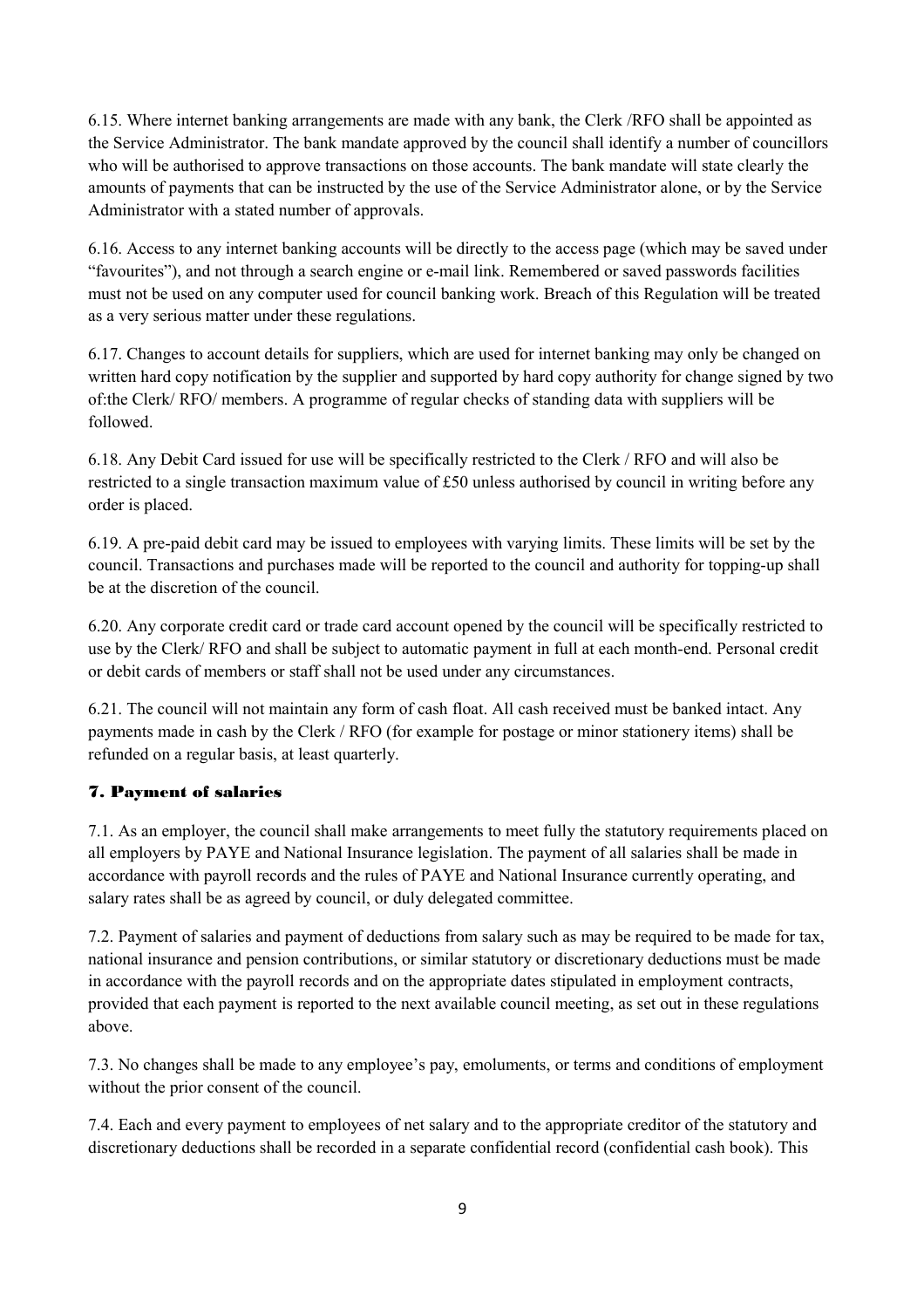confidential record is not open to inspection or review (under the Freedom of Information Act 2000 or otherwise) other than:

- a) by any councillor who can demonstrate a need to know;
- b) by the internal auditor;
- c) by the external auditor; or
- d) by any person authorised under Audit Commission Act 1998, or any superseding legislation.

7.5. The total of such payments in each calendar month shall be reported with all other payments as made as may be required under these Financial Regulations, to ensure that only payments due for the period have actually been paid.

7.6. An effective system of personal performance management should be maintained for the senior officers.

7.7. Any termination payments shall be supported by a clear business case and reported to the council. Termination payments shall only be authorised by council.

7.8. Before employing interim staff, the council must consider a full business case.

### 8. Loans and investments

8.1. All borrowings shall be affected in the name of the council, after obtaining any necessary borrowing approval. Any application for borrowing approval shall be approved by Council as to terms and purpose. The application for borrowing approval, and subsequent arrangements for the loan shall only be approved by full council.

8.2. Any financial arrangement which does not require formal borrowing approval from the Secretary of State/Welsh Assembly Government (such as Hire Purchase or Leasing of tangible assets) shall be subject to approval by the full council. In each case a report in writing shall be provided to council in respect of value for money for the proposed transaction.

8.3. The council will arrange with the council's banks and investment providers for the sending of a copy of each statement of account to the Chairman of the council at the same time as one is issued to the Clerk or RFO.

8.4. All loans and investments shall be negotiated in the name of the council and shall be for a set period in accordance with council policy.

8.5. The council shall consider the need for an Investment Strategy and Policy which, if drawn up, shall be in accordance with relevant regulations, proper practices and guidance. Any Strategy and Policy shall be reviewed by the council at least annually.

8.6. All investments of money under the control of the council shall be in the name of the council.

8.7. All investment certificates and other documents relating thereto shall be retained in the custody of the RFO.

8.8. Payments in respect of short term or long-term investments, including transfers between bank accounts held in the same bank, or branch, shall be made in accordance with Regulation 5 (Authorisation of payments) and Regulation 6 (Instructions for payments).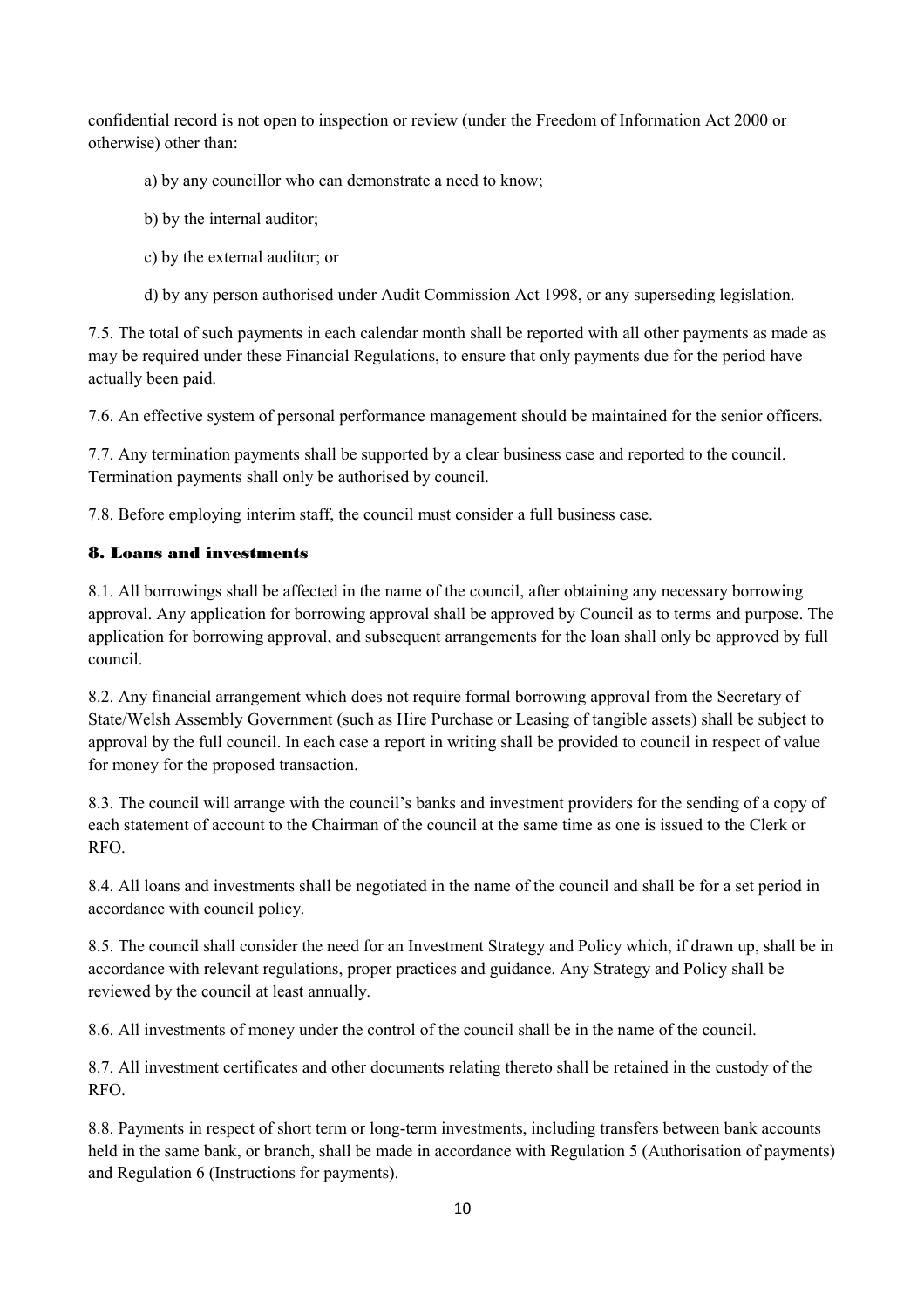#### 9. Income

9.1. The collection of all sums due to the council shall be the responsibility of and under the supervision of the RFO.

9.2. Particulars of all charges to be made for work done, services rendered or goods supplied shall be agreed annually by the council, notified to the RFO and the RFO shall be responsible for the collection of all accounts due to the council.

9.3. The council will review all fees and charges at least annually, following a report of the Clerk.

9.4. Any sums found to be irrecoverable and any bad debts shall be reported to the council and shall be written off in the year.

9.5. All sums received on behalf of the council shall be banked intact as directed by the RFO. In all cases, all receipts shall be deposited with the council's bankers with such frequency as the RFO considers necessary.

9.6. The origin of each receipt shall be entered on the paying-in slip.

9.7. Personal cheques shall not be cashed out of money held on behalf of the council.

9.8. The RFO shall promptly complete any VAT Return that is required. Any repayment claim due in accordance with VAT Act 1994 section 33 shall be made at least annually coinciding with the financial year end.

9.9. Where any significant sums of cash are regularly received by the council, the RFO shall take such steps as are agreed by the council to ensure that more than one person is present when the cash is counted in the first instance, that there is a reconciliation to some form of control such as ticket issues, and that appropriate care is taken in the security and safety of individuals banking such cash.

[9.10. Any income arising which is the property of a charitable trust shall be paid into a charitable bank account. Instructions for the payment of funds due from the charitable trust to the council (to meet expenditure already incurred by the authority) will be given by the Managing Trustees of the charity meeting separately from any council meeting (see also Regulation 16 below).]

### 10. Orders for work, goods and services

10.1. An official order or letter shall be issued for all work, goods and services unless a formal contract is to be prepared or an official order would be inappropriate. Copies of orders shall be retained.

10.2. Order books shall be controlled by the RFO.

10.3. All members and officers are responsible for obtaining value for money at all times. An officer issuing an official order shall ensure as far as reasonable and practicable that the best available terms are obtained in respect of each transaction, usually by obtaining three or more quotations or estimates from appropriate suppliers, subject to any de minimis provisions in Regulation 11.1 below.

10.4. A member may not issue an official order or make any contract on behalf of the council.

10.5. The RFO shall verify the lawful nature of any proposed purchase before the issue of any order, and in the case of new or infrequent purchases or payments, the RFO shall ensure that the statutory authority shall be reported to the meeting at which the order is approved so that the minutes can record the power being used.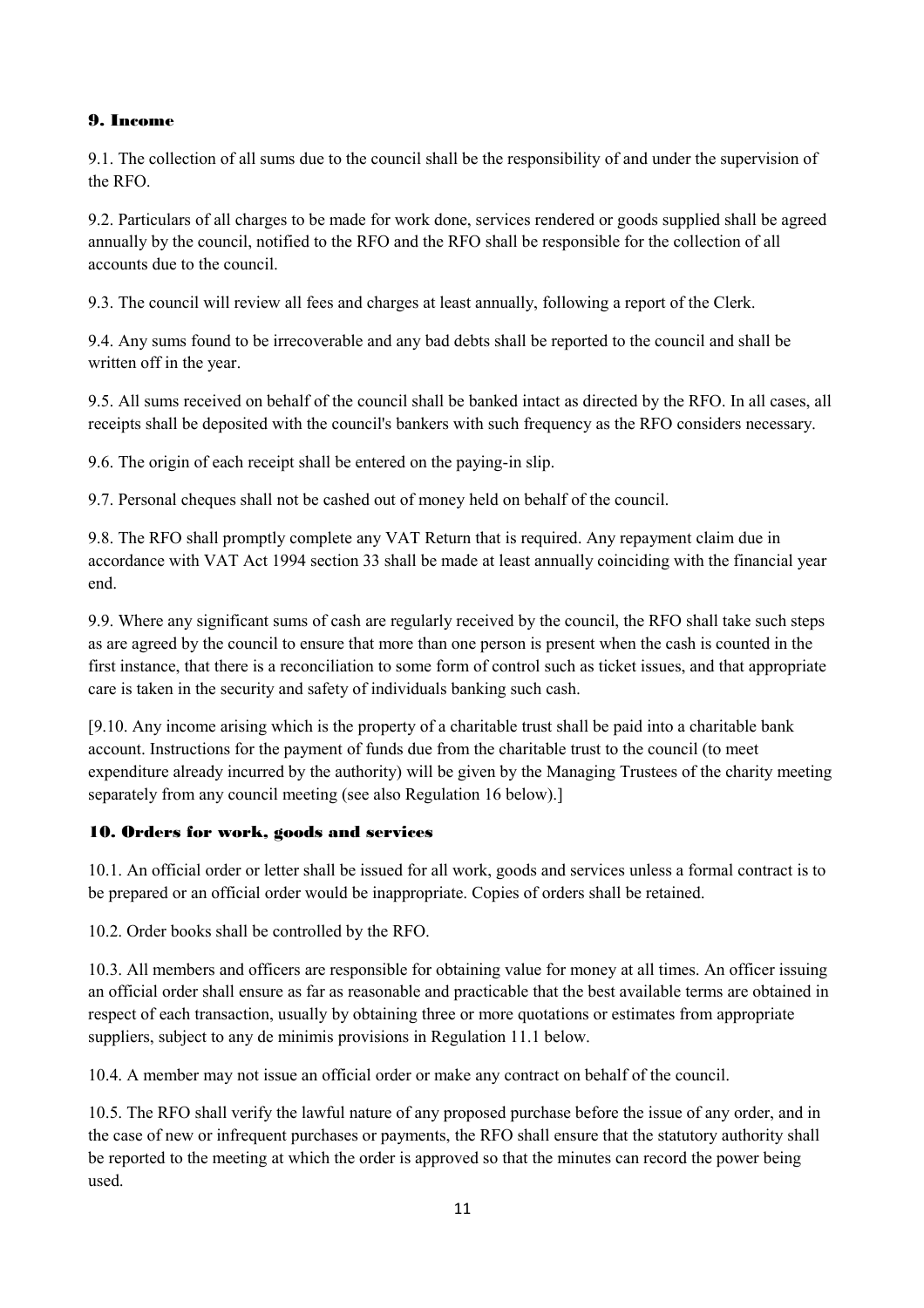#### 11. Contracts

11.1. Procedures as to contracts are laid down as follows:

a) Every contract shall comply with these financial regulations, and no exceptions shall be made otherwise than in an emergency provided that this regulation need not apply to contracts which relate to items (i) to (vi) below:

i. for the supply of gas, electricity, water, sewerage and telephone services;

ii. for specialist services such as are provided by legal professionals acting in disputes;

iii. for work to be executed or goods or materials to be supplied which consist of repairs to or parts for existing machinery or equipment or plant;

iv. for work to be executed or goods or materials to be supplied which constitute an extension of an existing contract by the council;

v. for additional audit work of the external auditor up to an estimated value of £500 (in excess of this sum the Clerk / RFO shall act after consultation with the Chairman and Vice Chairman of council); and

vi. for goods or materials proposed to be purchased which are proprietary articles and / or are only sold at a fixed price.

b) Where the council intends to procure or award a public supply contract, public service contract or public works contract as defined by The Public Contracts Regulations 2015 ("the Regulations") which is valued at £10,000 or more, the council shall comply with the relevant requirements of the Regulations<sup>[2](#page-11-0)</sup>.

c) The full requirements of The Regulations, as applicable, shall be followed in respect of the tendering and award of a public supply contract, public service contract or public works contract which exceed thresholds in The Regulations set by the Public Contracts Directive 2014/24/EU (which may change from time to time)<sup>[3](#page-11-1)</sup>.

d) When applications are made to waive financial regulations relating to contracts to enable a price to be negotiated without competition the reason shall be embodied in a recommendation to the council.

e) Such invitation to tender shall state the general nature of the intended contract and the Clerk shall obtain the necessary technical assistance to prepare a specification in appropriate cases. The invitation shall in addition state that tenders must be addressed to the Clerk in the ordinary course of post. Each tendering firm shall be supplied with a specifically marked envelope in which the tender is to be sealed and remain sealed until the prescribed date for opening tenders for that contract.

f) All sealed tenders shall be opened at the same time on the prescribed date by the Clerk in the presence of at least one member of council.

<span id="page-11-0"></span><sup>2</sup>The Regulations require councils to use the Contracts Finder website to advertise contract opportunities, set out the procedures to be followed in awarding new contracts and to publicise the award of new contracts

<span id="page-11-1"></span><sup>3</sup>Thresholds currently applicable are:

a) For public supply and public service contracts 209,000 Euros (£181,302)

b) For public works contracts 5,225,000 Euros (£4,551,413)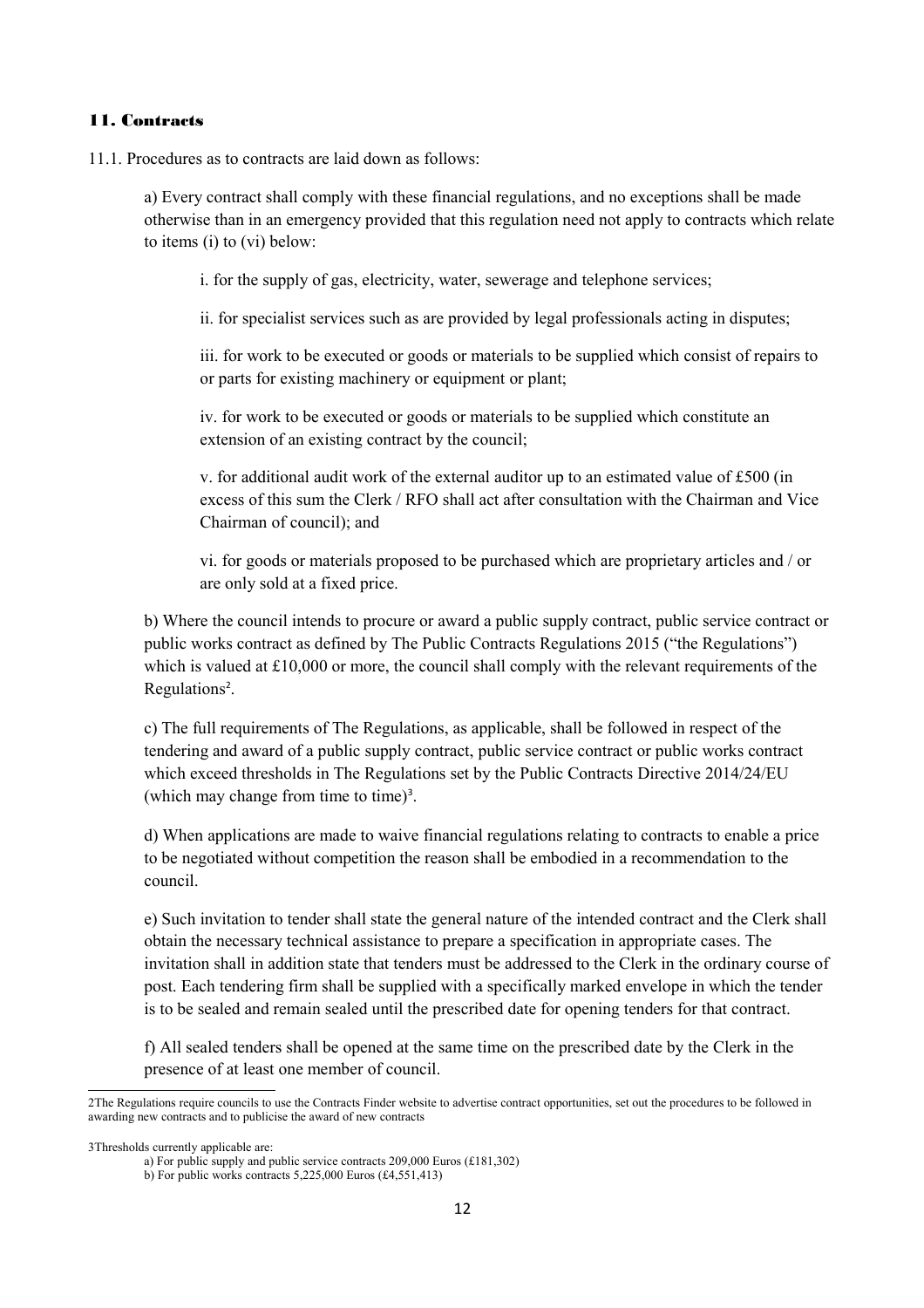g) Any invitation to tender issued under this regulation shall be subject to Standing Orders, <sup>[4](#page-12-0)</sup>ECPC standing order30b, and shall refer to the terms of the Bribery Act 2010.

h) When it is to enter into a contract of less than £10,000 in value for the supply of goods or materials or for the execution of works or specialist services other than such goods, materials, works or specialist services as are excepted as set out in paragraph (a) the Clerk / RFO shall obtain 3 quotations (priced descriptions of the proposed supply); where the value is below £3,000 and above £500 the Clerk or RFO shall strive to obtain 3 estimates. Otherwise, Regulation 10.3 above shall apply.

i) The council shall not be obliged to accept the lowest or any tender, quote or estimate.

j) Should it occur that the council, or duly delegated committee, does not accept any tender, quote or estimate, the work is not allocated and the council requires further pricing, provided that the specification does not change, no person shall be permitted to submit a later tender, estimate or quote who was present when the original decision-making process was being undertaken.

### [12. Payments under contracts for building or other construction works]

[12.1. Payments on account of the contract sum shall be made within the time specified in the contract by the RFO upon authorised certificates of the architect or other consultants engaged to supervise the contract (subject to any percentage withholding as may be agreed in the particular contract).

[12.2. Where contracts provide for payment by instalments the RFO shall maintain a record of all such payments. In any case where it is estimated that the total cost of work carried out under a contract, excluding agreed variations, will exceed the contract sum of 5% or more a report shall be submitted to the council.

[12.3. Any variation to a contract or addition to or omission from a contract must be approved by the council and Clerk to the contractor in writing, the council being informed where the final cost is likely to exceed the financial provision.]

### [13. Stores and equipment]

[13.1. The officer in charge of each section shall be responsible for the care and custody of stores and equipment in that section.]

[13.2. Delivery notes shall be obtained in respect of all goods received into store or otherwise delivered and goods must be checked as to order and quality at the time delivery is made.]

[13.3. Stocks shall be kept at the minimum levels consistent with operational requirements.]

[13.4. The RFO shall be responsible for periodic checks of stocks and stores at least annually.]

### 14. Assets, properties and estates

14.1. The Clerk shall make appropriate arrangements for the custody of all title deeds and Land Registry Certificates of properties held by the council. The RFO shall ensure a record is maintained of all properties held by the council, recording the location, extent, plan, reference, purchase details, nature of the interest, tenancies granted, rents payable and purpose for which held in accordance with Accounts and Audit Regulations.

<span id="page-12-0"></span><sup>4</sup>Based on NALC's Model Standing Order 18d ©NALC 2018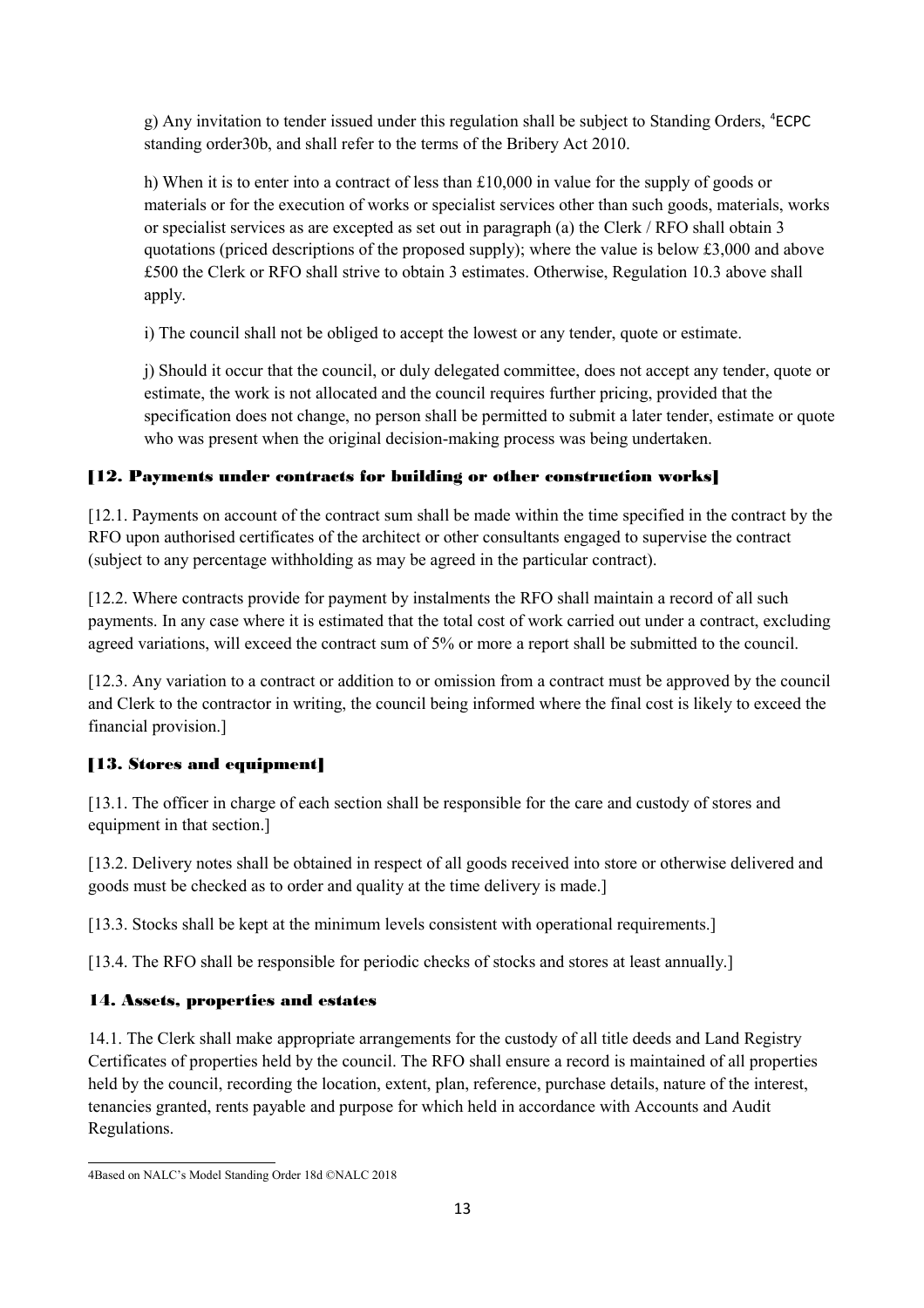14.2. No tangible moveable property shall be purchased or otherwise acquired, sold, leased or otherwise disposed of, without the authority of the council, together with any other consents required by law, save where the estimated value of any one item of tangible movable property does not exceed £250.

14.3. No real property (interests in land) shall be sold, leased or otherwise disposed of without the authority of the council, together with any other consents required by law. In each case a report in writing shall be provided to council in respect of valuation and surveyed condition of the property (including matters such as planning permissions and covenants) together with a proper business case (including an adequate level of consultation with the electorate).

14.4. No real property (interests in land) shall be purchased or acquired without the authority of the full council. In each case a report in writing shall be provided to council in respect of valuation and surveyed condition of the property (including matters such as planning permissions and covenants) together with a proper business case (including an adequate level of consultation with the electorate).

14.5. Subject only to the limit set in Regulation 14.2 above, no tangible moveable property shall be purchased or acquired without the authority of the full council. In each case a report in writing shall be provided to council with a full business case.

14.6. The RFO shall ensure that an appropriate and accurate Register of Assets and Investments is kept up to date. The continued existence of tangible assets shown in the Register shall be verified at least annually, possibly in conjunction with a health and safety inspection of assets.

### 15. Insurance

15.1. Following the annual risk assessment (per Regulation 17), the RFO shall effect all insurances and negotiate all claims on the council's insurers.

[15.2. The Clerk/RFO shall give prompt notification of all new risks, properties or vehicles which require to be insured and of any alterations affecting existing insurances.]

15.3. The RFO shall keep a record of all insurances effected by the council and the property and risks covered thereby and annually review it.

15.4. The RFO shall be notified of any loss liability or damage or of any event likely to lead to a claim, and shall report these to council at the next available meeting.

15.5. All appropriate members and employees of the council shall be included in a suitable form of security or fidelity guarantee insurance which shall cover the maximum risk exposure as determined [annually] by the council, or duly delegated committee.

### 16. [Charities]

[16.1. Where the council is sole managing trustee of a charitable body the Clerk /RFO shall ensure that separate accounts are kept of the funds held on charitable trusts and separate financial reports made in such form as shall be appropriate, in accordance with Charity Law and legislation, or as determined by the Charity Commission. The Clerk and RFO shall arrange for any audit or independent examination as may be required by Charity Law or any Governing Document.]

#### 17. Risk management